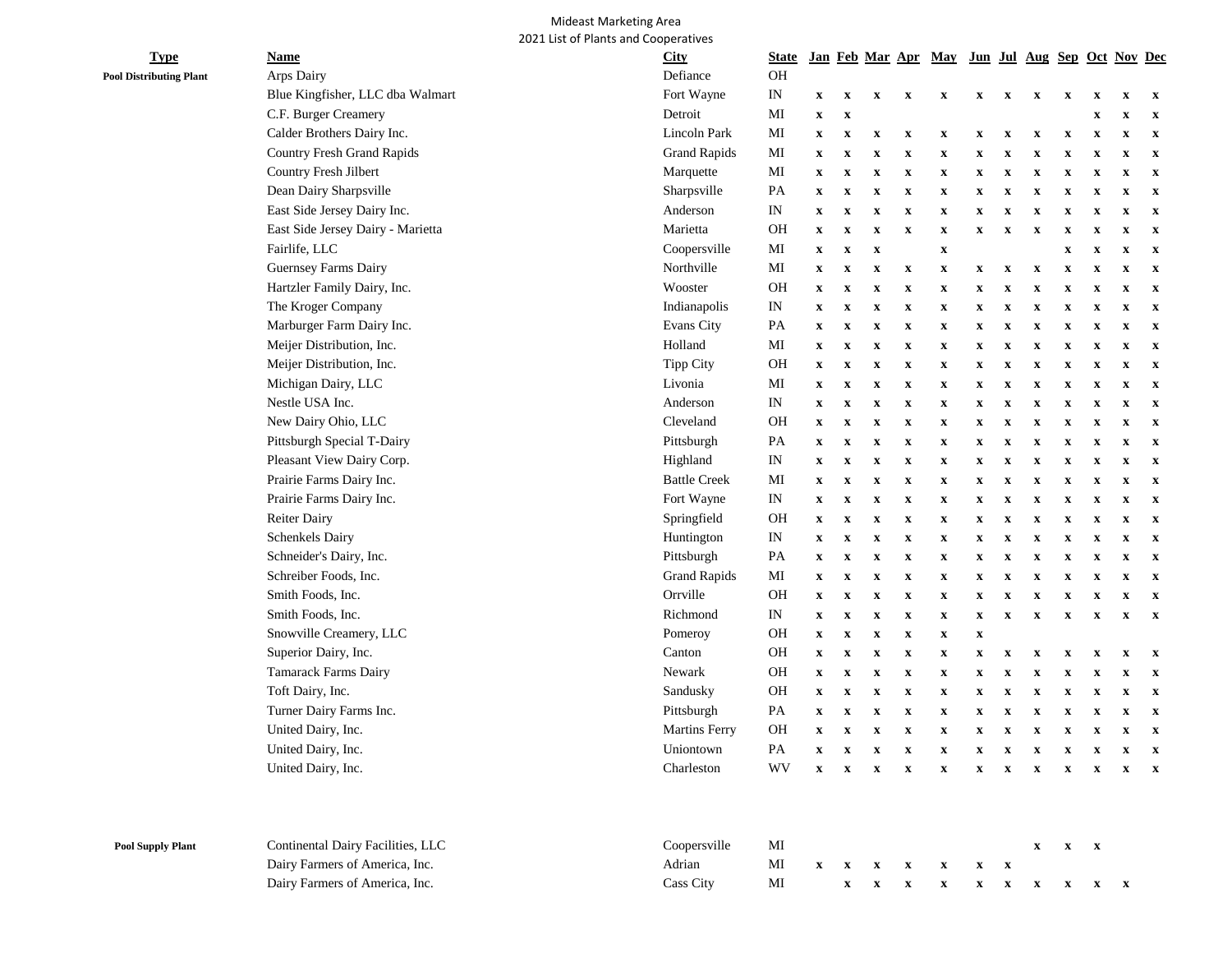## Mideast Marketing Area 2021 List of Plants and Cooperatives

| <b>Type</b>                                   | Name                                                 | <b>City</b>     | <b>State</b>   |                           |                           |                           | Jan Feb Mar Apr           | May                       | Jun                       | Jul                       | Aug                       |                           |                           | Sep Oct Nov Dec           |                           |
|-----------------------------------------------|------------------------------------------------------|-----------------|----------------|---------------------------|---------------------------|---------------------------|---------------------------|---------------------------|---------------------------|---------------------------|---------------------------|---------------------------|---------------------------|---------------------------|---------------------------|
| <b>Pool Supply Plant</b>                      | Dairy Farmers of America, Inc.                       | Goshen          | IN             | $\boldsymbol{\mathrm{X}}$ | $\mathbf x$               | $\mathbf{x}$              | $\mathbf X$               | $\mathbf X$               | $\mathbf x$               | $\mathbf X$               | $\mathbf X$               | $\mathbf x$               | $\mathbf x$               | $\mathbf X$               |                           |
|                                               | Dairy Farmers of America, Inc.                       | New Wilmington  | PA             |                           | $\boldsymbol{\mathrm{X}}$ | $\mathbf X$               |                           | $\boldsymbol{\mathrm{X}}$ | $\mathbf X$               | $\mathbf X$               | $\boldsymbol{\mathrm{X}}$ | $\boldsymbol{\mathrm{X}}$ | $\mathbf X$               | $\mathbf X$               | $\boldsymbol{\mathrm{X}}$ |
|                                               | Greenville Venture Partners, LLC                     | Greenville      | MI             |                           |                           |                           |                           |                           |                           |                           | $\boldsymbol{\mathrm{X}}$ | $\boldsymbol{\mathrm{X}}$ | $\boldsymbol{\mathrm{X}}$ | $\boldsymbol{\mathrm{X}}$ | $\boldsymbol{\mathrm{X}}$ |
|                                               | Middlebury Cheese Company, LLC                       | Middlebury      | IN             |                           |                           |                           |                           |                           | $\mathbf{x}$              | $\mathbf X$               | $\boldsymbol{\mathrm{X}}$ | $\mathbf X$               | $\mathbf X$               | $\boldsymbol{\mathrm{X}}$ | $\mathbf x$               |
|                                               | Michigan Milk Producers Assn.                        | Constantine     | MI             | $\boldsymbol{\mathrm{X}}$ |                           |                           |                           |                           | $\mathbf x$               | $\boldsymbol{\mathrm{X}}$ | $\boldsymbol{\mathrm{X}}$ | $\boldsymbol{\mathrm{X}}$ | $\mathbf X$               | $\boldsymbol{\mathrm{X}}$ | $\mathbf{x}$              |
|                                               | Michigan Milk Producers Assn.                        | Ovid            | MI             | $\boldsymbol{\mathrm{X}}$ | $\mathbf X$               | $\mathbf X$               | $\boldsymbol{\mathrm{X}}$ | $\boldsymbol{\mathrm{X}}$ | $\mathbf X$               | $\mathbf X$               | $\mathbf X$               | $\mathbf X$               | $\mathbf X$               | $\mathbf X$               | $\mathbf X$               |
|                                               | MWC(Michigan)                                        | St. Johns       | MI             |                           |                           |                           |                           |                           |                           |                           | $\boldsymbol{\mathrm{X}}$ | $\boldsymbol{\mathrm{X}}$ | $\mathbf x$               | $\mathbf x$               | $\mathbf{x}$              |
| <b>Cooperative Associations (9C)</b>          | Cayuga Marketing LLC                                 | Aurora          | <b>NY</b>      |                           |                           |                           |                           |                           |                           |                           |                           |                           |                           |                           |                           |
|                                               | Cooperative Milk Producers Assn.                     | Blackstone      | VA             | $\mathbf x$               | x                         | x                         | X                         | X                         | X                         | X                         | X                         | $\mathbf x$               | $\mathbf x$               | X                         | $\mathbf x$               |
|                                               | Dairy Farmers of America                             | Kansas City     | KS             | x                         | x                         | x                         | $\mathbf x$               | X                         | $\mathbf x$               | $\mathbf x$               | x                         | X                         | x                         | x                         | $\mathbf x$               |
|                                               | Foremost Farms USA Cooperative                       | Baraboo         | WI             | $\mathbf x$               | $\mathbf X$               | $\boldsymbol{\mathrm{X}}$ | $\mathbf X$               | $\mathbf X$               | $\boldsymbol{\mathrm{X}}$ | $\boldsymbol{\mathrm{X}}$ | $\boldsymbol{\mathrm{X}}$ | $\boldsymbol{\mathrm{X}}$ | $\mathbf X$               | $\mathbf X$               | $\mathbf x$               |
|                                               | <b>Great Lakes Milk Producers</b>                    | Newark          | <b>OH</b>      | $\mathbf x$               | $\mathbf x$               | $\mathbf X$               | $\mathbf x$               | $\mathbf X$               | $\mathbf x$               | $\boldsymbol{\mathrm{X}}$ | $\boldsymbol{\mathrm{X}}$ | $\boldsymbol{\mathrm{X}}$ | $\mathbf X$               | $\boldsymbol{\mathrm{X}}$ | $\mathbf{x}$              |
|                                               | Lancaster Organic Farmer's Cooperative               | Hagerstown      | MD             | $\boldsymbol{\mathrm{X}}$ | $\mathbf X$               | $\boldsymbol{\mathrm{X}}$ |                           |                           |                           |                           |                           |                           |                           |                           |                           |
|                                               | Lanco-Pennland Quality Milk Producers                | Hagerstown      | MD             | $\mathbf X$               | $\boldsymbol{\mathrm{X}}$ | $\mathbf X$               | $\boldsymbol{\mathrm{X}}$ | $\mathbf x$               | $\boldsymbol{\mathrm{X}}$ | $\boldsymbol{\mathrm{X}}$ | $\boldsymbol{\mathrm{X}}$ | $\mathbf x$               | x                         | $\mathbf X$               | $\mathbf x$               |
|                                               | Maryland & Virginia Milk Producers Cooperative Assn. | Reston          | VA             | $\mathbf X$               | $\boldsymbol{\mathrm{X}}$ | $\boldsymbol{\mathrm{X}}$ | $\boldsymbol{\mathrm{X}}$ | $\boldsymbol{\mathrm{X}}$ | $\boldsymbol{\mathrm{X}}$ | $\boldsymbol{\mathrm{X}}$ | $\boldsymbol{\mathrm{X}}$ | X                         | $\boldsymbol{\mathrm{X}}$ | $\boldsymbol{\mathrm{X}}$ | $\mathbf x$               |
|                                               | Michigan Milk Producers Assn.                        | Novi            | MI             | $\mathbf x$               | $\mathbf X$               | $\mathbf X$               | $\mathbf X$               | $\mathbf x$               | $\mathbf X$               | $\mathbf X$               | $\boldsymbol{\mathrm{X}}$ | $\mathbf X$               | $\mathbf X$               | $\mathbf X$               | $\mathbf x$               |
|                                               | National Farmers Organization                        | Ames            | IA             | $\mathbf X$               | $\boldsymbol{\mathrm{X}}$ | $\mathbf X$               | $\mathbf X$               | $\mathbf x$               | $\mathbf X$               | $\mathbf X$               | $\mathbf X$               | $\mathbf x$               | $\mathbf X$               | $\mathbf X$               | $\mathbf{x}$              |
|                                               | Organic Family Farms Marketing LLC                   | Santa Fe        | <b>NM</b>      |                           |                           |                           |                           |                           |                           |                           |                           |                           |                           |                           |                           |
|                                               | Organic Valley/ CROPP Cooperative                    | LaFarge         | WI             | $\mathbf{x}$              | $\mathbf x$               | $\boldsymbol{\mathrm{X}}$ | $\boldsymbol{\mathrm{X}}$ | $\mathbf X$               | $\boldsymbol{\mathrm{X}}$ | $\boldsymbol{\mathrm{X}}$ | $\boldsymbol{\mathrm{X}}$ | $\boldsymbol{\mathrm{X}}$ | $\boldsymbol{\mathrm{X}}$ | $\boldsymbol{\mathrm{X}}$ | $\mathbf{x}$              |
|                                               | Pioneer Milk Producers                               | Oxford          | PA             | $\boldsymbol{\mathrm{X}}$ | x                         | $\boldsymbol{\mathrm{X}}$ | $\boldsymbol{\mathrm{X}}$ | $\mathbf X$               | $\boldsymbol{\mathrm{X}}$ |                           |                           |                           |                           |                           |                           |
|                                               | Prairie Farms Dairy, Inc.                            | Edwardsville    | IL             | $\mathbf{x}$              | $\mathbf X$               | $\mathbf X$               | $\boldsymbol{\mathrm{X}}$ | $\boldsymbol{\mathrm{X}}$ | $\mathbf X$               | $\mathbf x$               | X                         | $\mathbf x$               | x                         | X                         | $\mathbf{x}$              |
|                                               | Scenic Central Milk Producers Coop. Assn.            | Yuba City       | WI             |                           |                           |                           |                           |                           |                           |                           |                           |                           |                           |                           |                           |
|                                               | Select Milk Producers, Inc.                          | Artesia         | <b>NM</b>      | $\mathbf{X}$              | $\boldsymbol{\mathrm{X}}$ | $\mathbf X$               | $\boldsymbol{\mathrm{X}}$ | $\boldsymbol{\mathrm{X}}$ | $\mathbf X$               | $\mathbf x$               | $\mathbf{x}$              | $\mathbf x$               | $\mathbf x$               | $\mathbf x$               | $\mathbf{x}$              |
|                                               | Southeast Milk, Inc.                                 | Belleview       | FL             |                           |                           | $\mathbf X$               |                           |                           |                           |                           |                           |                           |                           |                           |                           |
|                                               | Upstate Niagara Coop.                                | Leroy           | NY             | $\mathbf{x}$              | $\mathbf X$               | $\mathbf X$               | $\mathbf X$               | $\mathbf X$               | $\mathbf x$               | x                         | X                         | $\mathbf x$               | X                         | $\boldsymbol{\mathrm{X}}$ | $\mathbf{x}$              |
|                                               | White Eagle Milk Marketing Federation, Inc.          | South Bend      | IN             | $\mathbf x$               | $\boldsymbol{\mathrm{X}}$ | $\boldsymbol{\mathrm{X}}$ | $\boldsymbol{\mathrm{X}}$ | X                         | $\mathbf x$               | $\boldsymbol{\mathrm{X}}$ | $\boldsymbol{\mathrm{X}}$ | $\mathbf x$               | x                         | $\mathbf X$               | $\mathbf{x}$              |
| <b>Partially Regulated Distributing Plant</b> | Arps Dairy                                           | Defiance        | <b>OH</b>      | $\boldsymbol{\mathrm{X}}$ | $\mathbf X$               | x                         | $\boldsymbol{\mathrm{X}}$ | $\mathbf X$               | $\mathbf X$               | x                         | X                         | X                         | X                         | x                         | $\mathbf{x}$              |
|                                               | Aurora Organic                                       | Columbia        | M <sub>O</sub> | $\boldsymbol{\mathrm{X}}$ | $\boldsymbol{\mathrm{X}}$ | $\mathbf X$               |                           | $\mathbf X$               | $\mathbf X$               | $\mathbf X$               | $\mathbf X$               | $\mathbf X$               | $\boldsymbol{\mathrm{X}}$ | $\mathbf X$               | $\boldsymbol{\mathrm{X}}$ |
|                                               | C.F. Burger Creamery                                 | Detroit         | MI             |                           |                           | $\mathbf x$               | $\mathbf x$               | $\mathbf X$               | $\mathbf X$               | $\mathbf X$               | $\boldsymbol{\mathrm{X}}$ | $\boldsymbol{\mathrm{X}}$ |                           |                           |                           |
|                                               | Fairlife, LLC                                        | Coopersville    | MI             |                           |                           |                           | $\mathbf x$               |                           |                           | $\mathbf X$               | $\boldsymbol{\mathrm{X}}$ |                           |                           |                           |                           |
|                                               | Galliker Dairy Company                               | Johnstown       | PA             | $\mathbf{x}$              | $\boldsymbol{\mathrm{X}}$ | $\mathbf X$               | X                         | $\mathbf X$               | $\boldsymbol{\mathrm{X}}$ | X                         | X                         | X                         | X                         | x                         | X                         |
|                                               | Gossner Foods, Inc.                                  | Logan           | UT             | $\mathbf X$               | $\mathbf x$               | $\mathbf x$               | $\mathbf x$               | $\mathbf X$               | $\mathbf X$               | $\mathbf X$               | $\boldsymbol{\mathrm{X}}$ | $\boldsymbol{\mathrm{X}}$ | $\mathbf x$               | $\boldsymbol{\mathrm{X}}$ | $\mathbf x$               |
|                                               | HP Hood                                              | Winchester      | VA             |                           |                           |                           |                           |                           |                           |                           |                           |                           |                           |                           |                           |
|                                               | Potomac Farms Dairy, Inc.                            | Cumberland      | MD             | $\mathbf X$               | $\mathbf x$               | $\mathbf X$               | $\mathbf X$               | $\mathbf X$               | $\mathbf x$               | $\mathbf x$               | $\mathbf x$               | X                         | $\mathbf x$               | $\mathbf x$               | $\mathbf{x}$              |
|                                               | Saputo Dairy Foods USA, LLC                          | Murray          | KY             | $\mathbf{x}$              | $\boldsymbol{\mathrm{X}}$ | $\boldsymbol{\mathrm{X}}$ | $\boldsymbol{\mathrm{X}}$ | $\boldsymbol{\mathrm{X}}$ | $\mathbf X$               | $\boldsymbol{\mathrm{X}}$ | $\mathbf{x}$              | $\boldsymbol{\mathrm{X}}$ | $\mathbf x$               | $\boldsymbol{\mathrm{X}}$ | $\mathbf{x}$              |
|                                               | Saputo Dairy Foods USA, LLC                          | White Bear Lake | <b>MN</b>      |                           |                           |                           |                           |                           |                           |                           |                           |                           |                           |                           |                           |
|                                               | Upstate Farms, Inc.                                  | <b>Buffalo</b>  | NY             | $\mathbf x$               | $\boldsymbol{\mathrm{X}}$ | $\boldsymbol{\mathrm{X}}$ | $\boldsymbol{\mathrm{X}}$ | $\mathbf X$               | X                         | $\boldsymbol{\mathrm{X}}$ | X                         | X                         | x                         | $\boldsymbol{\mathrm{X}}$ | $\mathbf x$               |
|                                               | White Wave, Inc                                      | Mt. Crawford    | VA             | $\boldsymbol{\mathrm{X}}$ | $\mathbf x$               | $\boldsymbol{\mathrm{X}}$ | $\mathbf x$               | $\mathbf X$               | $\mathbf x$               | $\boldsymbol{\mathrm{X}}$ | $\boldsymbol{\mathrm{X}}$ | $\mathbf X$               |                           | $\boldsymbol{\mathrm{X}}$ | $\mathbf{x}$              |
|                                               | <b>WWF Operating</b>                                 | Salt Lake City  | UT             | $\boldsymbol{\mathrm{X}}$ | $\mathbf x$               | $\mathbf x$               | $\mathbf X$               | $\boldsymbol{\mathrm{X}}$ | $\mathbf X$               | $\boldsymbol{\mathrm{X}}$ | $\boldsymbol{\mathrm{X}}$ | $\boldsymbol{\mathrm{X}}$ | $\boldsymbol{\mathrm{X}}$ | $\boldsymbol{\mathrm{X}}$ | $\boldsymbol{\mathrm{x}}$ |